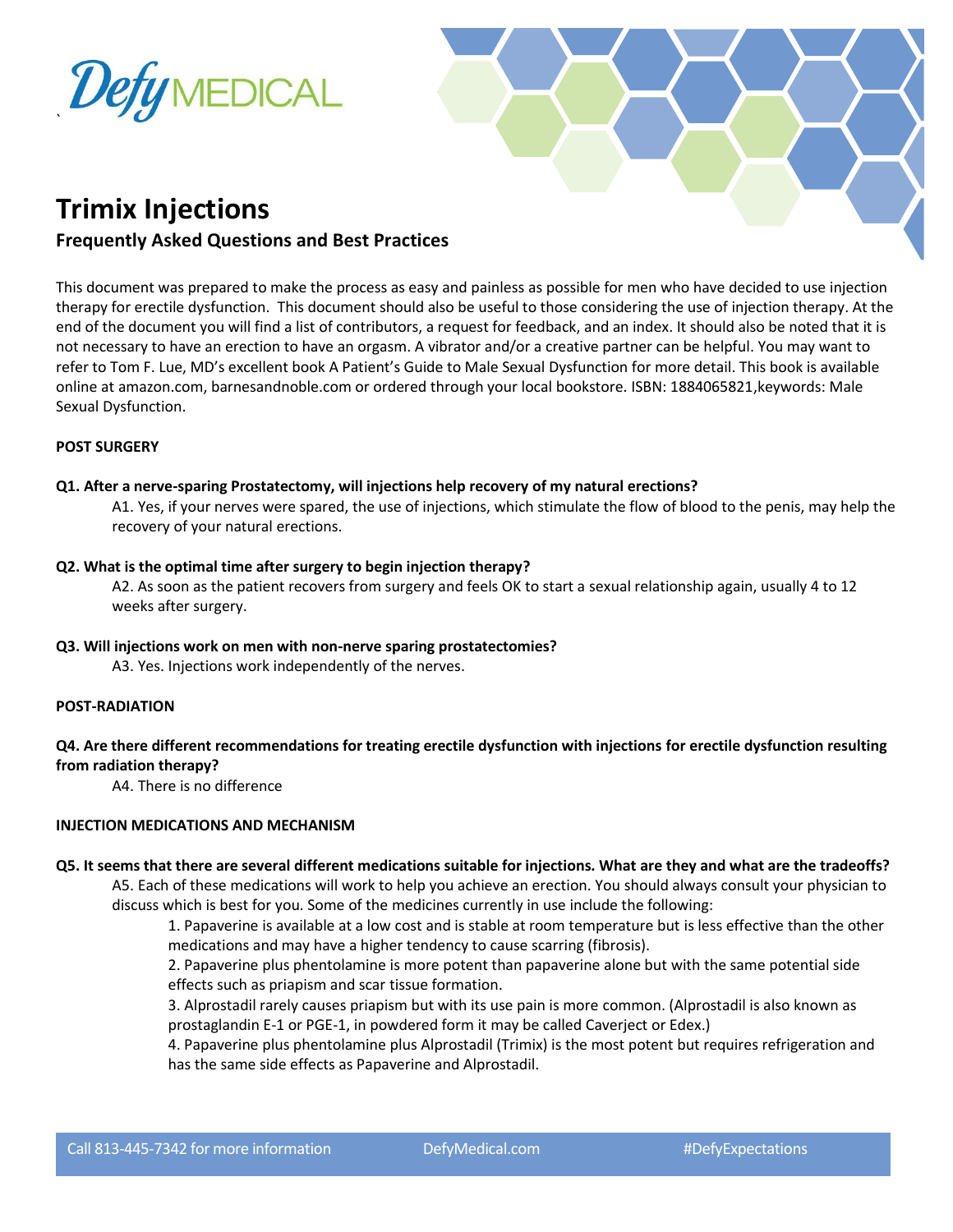



## **Q6. How do these medications work to produce an erection?**

A6. These drugs create an erection by relaxing the smooth muscles and widening the blood vessels in the penis. They are not dependent on nerve stimulation. For a more complete discussion of how the penis functions see our Your Health Matters document entitled, Managing Impotence - A Patient Guide. Available at: the UCSF Urology Clinic at Parnassus, the UCSF Urologic Oncology Clinic or, the UCSF Cancer Resource Center at Mt. Zion or from the UCSF Urology Website at http://cas.ucsf.edu/urology/patientGuides/neuroMale.html

#### **Q7. Are there long-term side effects to the use of injections? What are they?**

A7. One possible side effect is the development of curvature in the erect penis, which can be painful and interfere with intercourse. This is called "Peyronie's Disease." It is caused by a buildup of plaque or scar tissue inside the penis in the lining of the corpora cavernosa. These are the two sponge-like cylinders running the length of the penis into which the medication is injected. It is relatively rare and can be treated. You can minimize the risk of getting Peyronie's by learning to inject correctly. This is not difficult.

#### **Q8. Are there medical conditions that preclude the use of injections?**

A8. Yes.

- 1. Severe scarring of the penis.
- 2. Allergy to any of the 3 medications.
- 3. Active infection or sores on the penis.

Note: Blood thinners such as aspirin and Coumadin can increase bleeding. Men may use injection therapy when taking these medications IF they compress the injection site for at least 7 minutes.

#### **ERECTIONS FROM INJECTIONS**

## **Q9. What percentage of men will get a useful erection from an injection? Do injections work for everyone?**

A9. If the medication is properly dosed (this is done by your physician) and properly injected, a useful erection should occur in at least 80% of men.

# **Q10. Does the medication continue to work indefinitely or is a tolerance created requiring increasing dosage?**

A10. Both have been seen.

## **Q11. How long will the erections last?**

A11. This depends on a number of factors including one's general health, current physical status, whether the proper dosage was properly injected and the presence of other stimulation. Erections generally appear in 5 to 10 minutes and on average last approximately 30 minutes.

## **Q12. Can injections be used with vacuum erection devices?**

A12. DO NOT use a vacuum erection device after injecting! Serious bleeding can result. There may be exceptions. Please consult your doctor.

## **Q13. My medication requires refrigeration. How long can it be left un-refrigerated?**

A13. Three hours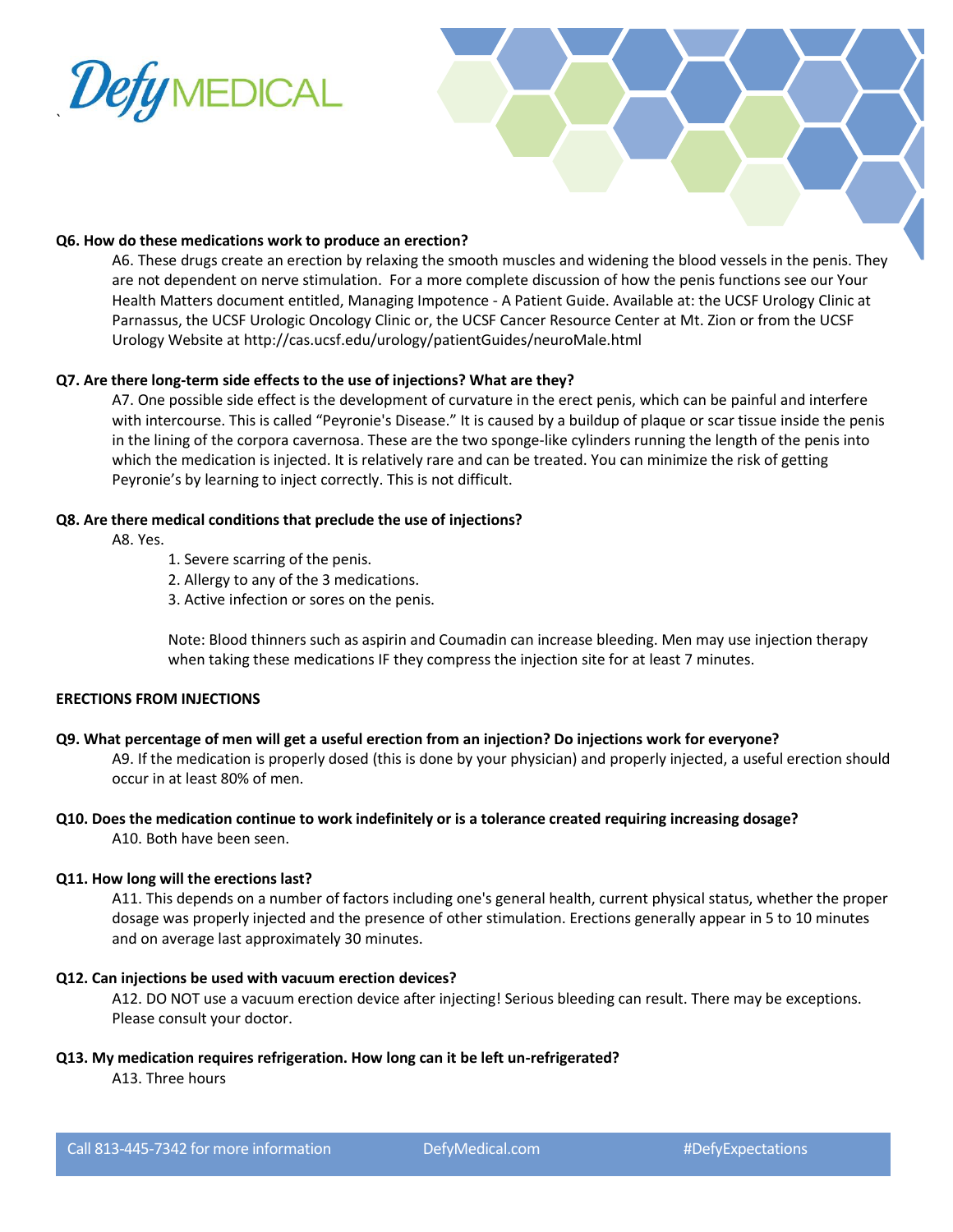



# **Q14. If I am traveling, are there medications that don't require refrigeration that I can use in place of my regular medication?**

A14. If your standard medication is Alprostadil (Prostaglandin), then Caverject or Edexcan be used. These are mixed from a powder at the time of use. Papaverine +phentolamine doesn't need refrigeration.

## **Q15. What is the definition of priapism?**

A15. It is a prolonged erection. This is an easily managed but is a potentially serious complication. If ignored, it may result in severe pain and complete impotence necessitating placement of a penile prosthesis. Therefore, it is very important that if you develop a full erection lasting for more than 4 hours, you should call your doctor at once or go to the emergency room.

# **Q16. I've heard that Sudafed and Benadryl as well as Terbutaline can reduce a prolonged erection. When should these be used?**

A16. If the erection lasts more than 2 hours. If it is still a problem after 4 hours call your doctor or go to the emergency room.

#### **Q17. Can I use an ice pack to reduce an erection? Where and how should it be applied?**

A17. Yes, on the penis or inner part of thighs. (A cold shower also works.) Again, if it is still a problem after 4 hours call your doctor or go to the emergency room.

## **INJECTION MECHANICS**

**Q18. When filling the syringe, I have heard that that the plunger should be pulled down to the 1.0 cc mark before pushing the needle through the rubber stopper. Once the needle is pushed through the rubber stopper, the plunger should be pressed on, pushing the air into the ampoule before withdrawing the medication. Is there an advantage to this procedure?**

A18. It makes withdrawing the medication easier.

## **CORRECT PLACE TO INJECT**

#### **Q 19. Where in the penis do I want the medication to go? What structures am I aiming for and which do I want to avoid?**

A19. Alternate between injecting at the 3 and 9 o'clock positions. You will be injecting into the corpus cavernosum (erectile bodies). When choosing an injection site, avoid any area were a blood vessel is clearly visible.

**Q20. Besides the 3 and 9 o'clock positions, I've also been told that I can inject at 2, 4, 8 and 10 o'clock positions. Does it matter?**

A20. 2, 4, 8, and 10 are all OK, but 3 and 9 are the best.





Intra-cavernous injection therapy. After cleaning with alcohol swab, insert needle into side of penis and inject medication.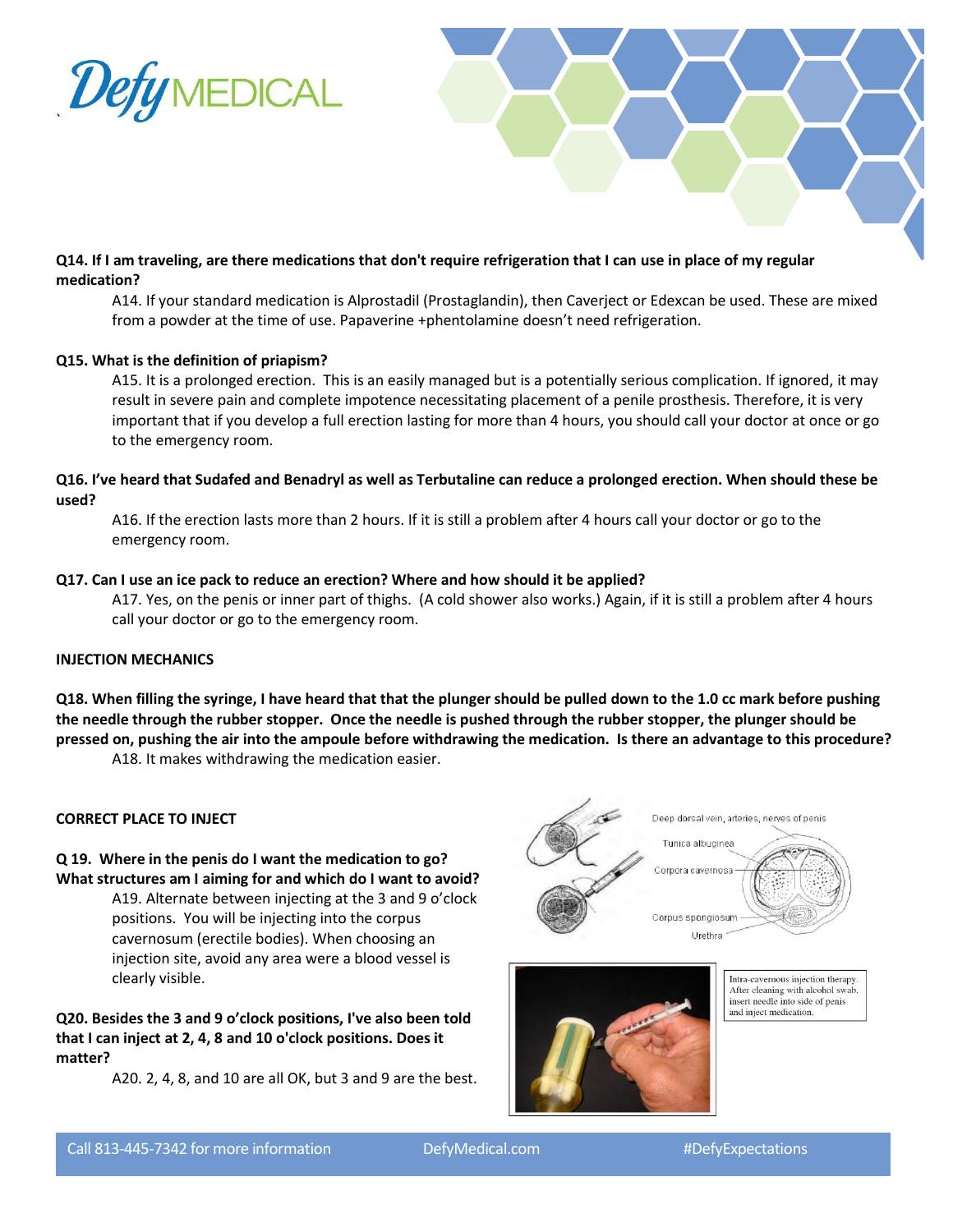

## **Q21. What should I feel when I inject? Will it hurt? Should I feel resistance? Can I feel if the needle is in too deep or too shallow?**

A21. As there are few nerve endings for pain in this area, there will probably be just a slight momentary discomfort. The needle should be pushed firmly until it is fully in the penis, slight resistance may be felt. An autoinjector may reduce even further this momentary pain.

# **Q22. Are there any cues you can give me to tell when I'm in the right place? Sometimes I feel more resistance to the plunger than other times; when that happens, the injection usually fails. Why? What should I do?**

A22. The amount of resistance to pushing the plunger is one of the best indicators of good needle placement. If a lot of resistance is felt, then the needle may be in too far or not far enough. Pull the needle back a little or push it in further. If that does not work withdraw the needle and reinsert it in another suggested place. The plunger should depress quite easily. Your doctor can demonstrate. Do not inject if the resistance is strong.

# **Q23. If I don't get any response to an injection can I follow up with another injection maybe to a different side of the penis and perhaps using a smaller dose?**

A23. No, the first injection may have punctured the urethra or other tissue. A second injection may cause more bleeding in the wrong area. The next time you inject (on another day) do it on the other side of the penis.

# **Q24. I'm bothered by the pain of the injection, are there topical anesthetics that I can use?**

A24. Yes, any local anesthetic such as xylocaine jelly or cream will help. EMLA, a combination of 2.5% lidocaine and 2.5% prilocaine, is available with a prescription. ELA-Max, 4% or 5% lidocaine is available over the counter.

## **Q25. Are there thinner needles available that could be used to reduce discomfort?**

A25. This is not recommended. Needle breakage has been reported with 30-gauge needles and smaller. (See question on auto injectors.)

## **Q26. What's an autoinjector and how might it help me?**

A26. An auto-injector is a spring-loaded device, which inserts the needle into the penis very quickly, minimizing the discomfort and psychological "hesitancy." It comes in two forms, a simple nonprescription device designed to insert the needle for you and a prescription-required device that also depresses the plunger for you. You can check with your local drug store to obtain the simple autoinjector (no prescription required). Moreover, many men prefer the autoinjector that does not inject the medications for them because they maintain the necessary feel to know that they have injected in the right place and to the right depth (The patient still pushes the plunger, there is no pain associated with this.) If the plunger does not push easily, as happens on occasion, withdraw the needle a little and try the plunger again. If it is still difficult to push the plunger then use the autoinjector in a different location in the penis.



*Figure 1 Auto-Injection Technique. The medication Is drawn into the autoinjector. The side of the penis Is cleaned with an alcohol swab and the Injector placed against the penis. Pressing a button activates the Injector and the needle Is automatically Inserted.*

Many men are happy using the autoinjector. Check with your local drug store to obtain one. Some men have personal experience with the Becton Dickinson "Inject-Ease" automatic injector, but there are other brands available. They are not very expensive.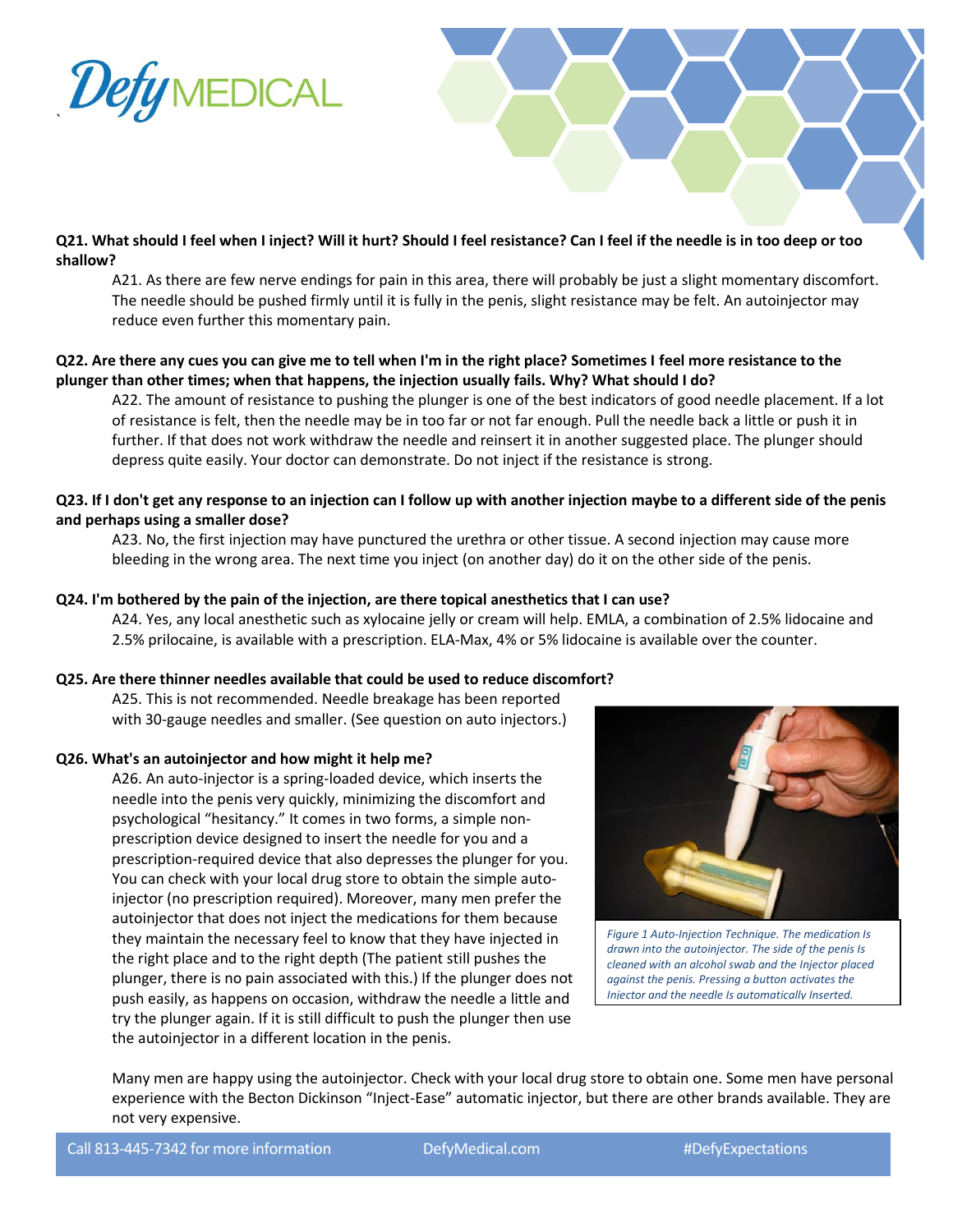



A27. No, they only place medications into the skin. The medication needs to go into the deeper tissue (corpora cavernosa).

## **Q28. At what angle should the needle enter the penis? Should it be 90 degrees or a shallower angle to stay away from the urethra?**

A28. The angle of injection can be defined in two different mutually independent ways.

One way is as seen from above and the other way is as seen in a "front view." Ninety degrees should be used in every view.

Injecting the needle at 90 degrees will ensure that you will not puncture the urethra. A shallow injection should not be used because the medication will not get into the corpora cavernosa, and not be effective.

# **Q29. Sometimes I see a tiny amount of blood from the injection site just when the needle is withdrawn and sometimes I don't. Why? Is it a problem either way?**

A29. It depends on whether or not you hit a small blood vessel. It is not a problem.

## **Q30. What's the best way to hold the penis for the injections? Should the penis be pulled to maximum extension? Should I pull just the outer layer or the whole penis?**

A30. If you need to, you should pull the whole penis. But some men find it best to lay the penis along one leg while injecting, without pulling.

## **Q31. Is it important to apply pressure to the injection site for a full 5 minutes after injections? Aren't a few minutes enough?**

A31. Five minutes is best. On the needle site, using an alcohol swab. Immediately apply pressure to the penis with the thumb and index finger for 5 minutes, or longer if there is still bleeding.

## **Q32. Should I vary the injection site? What is the best way to do that?**

A32. The places for injection are limited by the anatomy of the penis and you must adhere to these. Changing injection sites from left to right and back again is recommended.

## **Q33. Is it important to get all the bubbles, even the littlest, out of the syringe before injection?**

A33. Removing those as small as poppy seeds is not necessary.

## **DOSAGE, etc.**

## **Q34. How is the correct dosage determined? How do I know when I have the right dose?**

A34. Dose consists of both the strength of the medication and the amount used. With the appropriate strength and amount of drug as determined by a physician (usually less than 1 cc), erections usually occur in 5 to 10 minutes, last for approximately 30 minutes to an hour, and become more rigid if sexual stimulation occurs.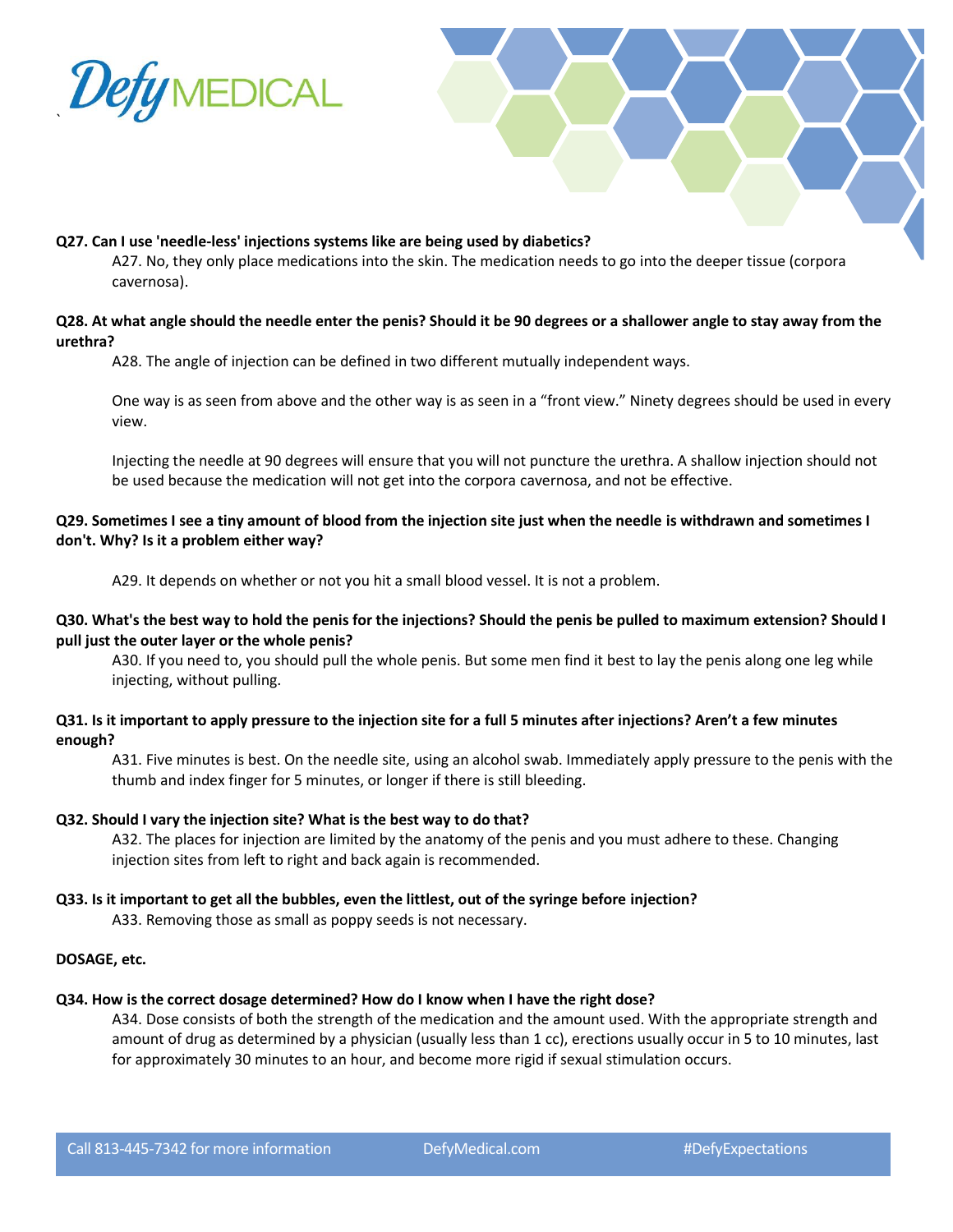

- **Q35. Is sexual stimulation required for an erection? Can I use less medication if I have more stimulation?** A35. Stimulation is not required but may speed things up a bit. You may be able to use less medication with stimulation.
- **Q36. Sometimes a dose that has worked fine before, produces no erection. I'm sure I injected in the right place. What happened?**

A36. You were probably in the wrong place or too deep or too shallow, or the medication had expired (lost its effectiveness).

- **Q37. My instructions say not to inject more than twice a week. What's the reason for not injecting every day, for example?** A37. Injecting into the penis frequently may cause scarring.
- **Q38. Does the medication lose potency over time even if stored correctly?** A38. Yes, after about six months the medication will be less effective.
- **Q39. Will I develop a tolerance over time requiring an increasing dose?**

A39. This occurs infrequently but if it does, your physician may have to readjust the dosage of medication.

### **PROBLEMS**

**Q40. What, if any lasting damage can be done to the penis by the wrong injection technique? Can just one injection if done incorrectly cause permanent damage?**

A40. Yes, although it is rare, scarring can occur (Peyronie's disease). If a patient injects too much medication it could cause priapism and damage to the erectile tissue. Not compressing the injection site after injection may cause internal bleeding and scar tissue.

## **Q41. After an injection I've seen blood coming from the urethra. What happened? What should I do immediately if this happens?**

A41. You have punctured the urethra. Grab the whole penis and squeeze for 5-7 minutes.

### **Q42. What happens if I accidentally hit a large blood vessel? What should I do?**

A42. If bleeding continues after applying pressure, abstain from intercourse until bleeding stops. Continue to apply firm pressure until bleeding stops.

**Q43. Do infections ever develop from injections? How common is this?**

A43. This happens very rarely.

- **Q44. Does the injection site make me more susceptible for contracting a sexually transmitted disease?** A44. Possibly, but not likely. If in doubt, put on a condom.
- **Q45. Can injections be used while taking Viagra orally? If so, can a lower dose be used?**

A45. You should not inject and take Viagra at the same time. Using both treatments together causes an increased possibility of priapism. (Consider alternating using Viagra and injections.)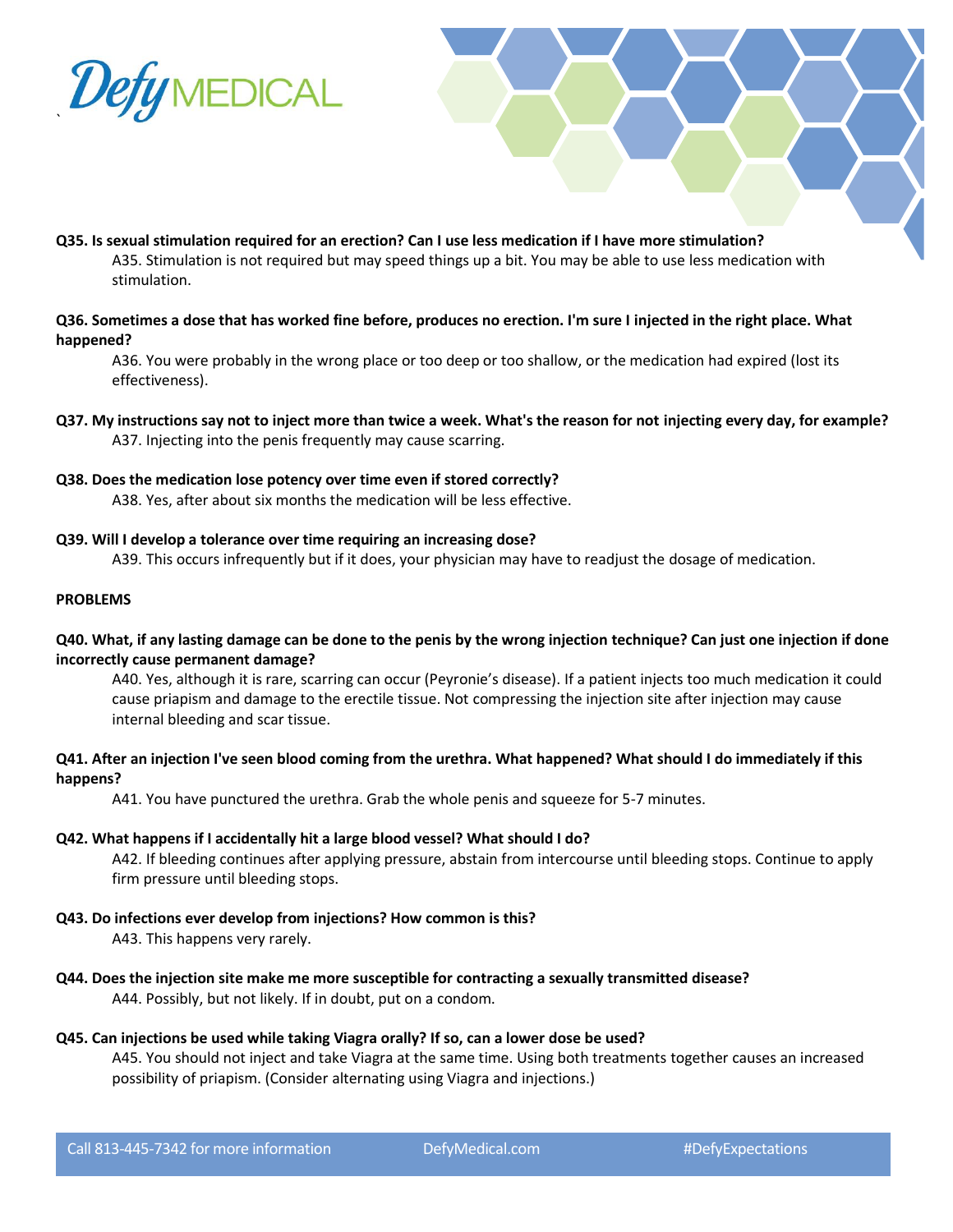



## **Q46. After using injections for a while my erections have developed a curvature. What's happening?**

A46. The injections may have caused some scar tissue to have formed. This condition is called Peyronie's disease. Talk to your doctor about causes and treatment.

#### **Q47. Does this curvature develop for all men using injections?**

A47. No, only in 3-8 percent of men.

#### **Q48. Can this problem be the result of improper injection technique?**

A48. Yes. The patient must make sure that he maintains pressure on the injection site for 5 minutes to stop bleeding; including possible internal bleeding that will not be seen.

Also, attention must be paid to the doctor's instructions on where to inject, the alternation of injection sites, and the frequency of injections.

# **Q49. It is difficult for me to inject on both sides, because I am right-handed, I have difficulty injecting on one side. I inject less than 100 times a year. Is it crucial to inject both sides?**

A49. It is better if you can inject both sides. You can't go wrong with alternating sides even if you only use injections monthly. However, you do not need to change sides if injections are used less than twice a week.

## **Q50. Can just one injection cause Peyronie's disease?**

A50. If too much medication is injected or if the medication is injected incorrectly it is possible but not likely.

**Q51. Can men that develop curvature continue to safely use injections?**

A51. If it is a mild curvature.

## **Q52. Are there medications that can be helpful? (to treat curvature of the penis?)**

A52. Colchicine may be helpful in the early phases of Peyronie's disease.

#### **Q53. Can surgery be useful?**

A53. Yes, but only when the condition has stabilized, and after non-surgical treatments have failed.

#### **IN THE FUTURE**

#### **Q54. What kinds of medications or procedures are on the horizon to help men with erectile dysfunction?**

A54. Prostaglandin, which is currently injected and used as a urethral suppository, is being tested in a clinical trial for a new use. This trial is to put prostaglandin gel to the urethral opening at the tip of penis. New pills and nasal sprays are being tested in the laboratory and in clinical trials including medications that would be given at the time of prostate surgery to protect the cavernous nerve.